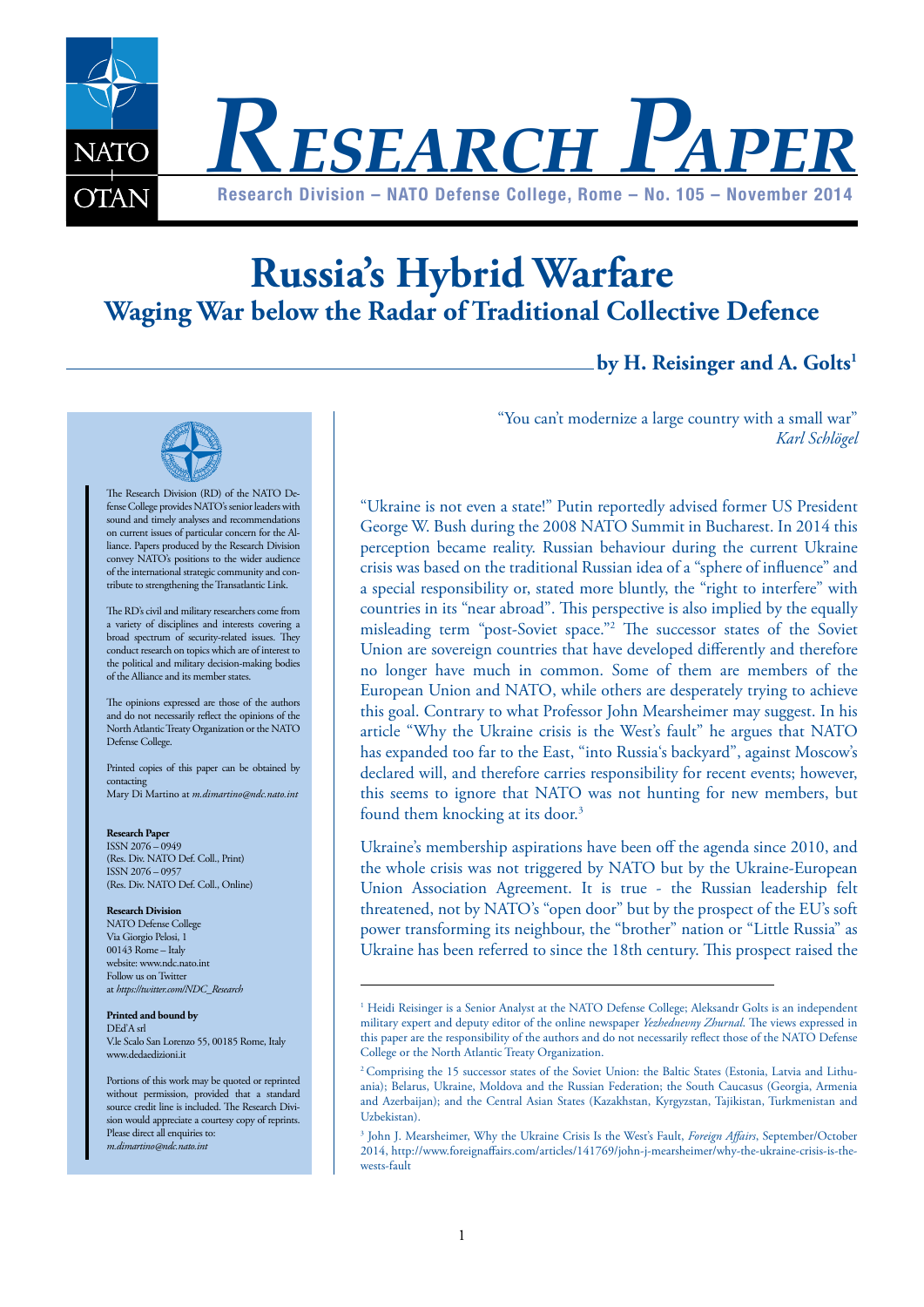NATC  $\overline{\text{OTAN}}$ 



possibility of an alternative to Vladimir Putin's "managed democracy." There was fear that "democratic change in brotherly Ukraine could therefore spread to Russia."4 It was this fear of "regime change" and a "colour revolution"5 that prompted the Putin regime to go to war and use *all* means available – if necessary.

All this is nothing new. The Kremlin's growing concern, as autocratic regimes were swept away in the Arab Spring or in colour revolutions, was plain for all to see. Such developments were seen as having been inspired and orchestrated by the West, and the Russian leadership felt increasingly cornered with the fear to be "next".

This article will discuss the military aspects of the crisis in Eastern Ukraine, focusing specifically on the following points: (1) how Russia redefined war; (2) how it used its rapid deployment forces; and (3) how Ukraine responded conventionally. Finally, how NATO could respond to those undeclared wars in Europe.

#### **It was all on the cards – Moscow "threatened" by colour revolution**

 President Putin's Chief of General Staff, General Valery Gerasimov wrote in early 2013: "Armed conflicts, including those associated with the so-called color revolutions in North Africa and the Middle East, have demonstrated, that a prosperous state, in a matter of months or even days, may turn into a bitter armed conflict, becoming a victim of foreign intervention, falling into chaos, a humanitarian catastrophe and into civil war." The lessons learnt for Russia were twofold: avoid a colour revolution at all costs; and take a close look at how to make the use of your own military and nonmilitary resources more sophisticated.

Gerasimov continues: "The very 'rules of war' have changed significantly. The use of non-military methods to achieve political and strategic objectives has in some cases proved far more effective than the use of force. […] Widely used asymmetrical means can help to neutralize the enemy's military superiority. These include the use of special operations forces and internal opposition to the creation of a permanent front throughout the enemy state, as well as the impact of propaganda instruments, forms and methods which are constantly being improved."6 To make a virtue of necessity Russian military planners understood that they can bridge existing conventional gaps also with hybrid means and get easier to the goal to have armed forces that can effectively be used.<sup>7</sup>

At the end of May, when the war in South East Ukraine was at its peak, the Russian Ministry of Defence organized the "Moscow Conference on International Security."8 The main topic was the "colour revolution", defined as a major threat to national security. During the conference, Russian military leaders came to the conclusion that the "colour revolution is a new form of warfare, taking the form of armed struggle according to the rules of military engagement but, in this case, involving all available tools," Russian Defence Minister Sergey Shoigu stated in his speech.9 The idea was developed by the Chief of the General Staff Main Operations Directorate in Moscow, Vladimir Zarudnitskiy:

"First, [...] the military potential of countries organizing the overthrow of the enemy government is used for open pressure. The goal of this pressure is to prevent the use of the security forces to restore law and order. Then, with the deployment of the opposition hostilities against government forces, foreign countries begin to give the rebels military and economic aid. Later, a coalition of countries [...] can start a military operation to assist the opposition in the seizure of power."10

This scenario explains the plan that Moscow implemented in South East Ukraine. First, it concentrated its armed forces on the border, as a show of force (special forces

<sup>4</sup> Maria Snegovaya, Ukraine's Crisis Is Not the West's Fault, *The Moscow Times*, 15 September 2014, http://www.themoscowtimes.com/opinion/article/ukraine-s-crisisis-not-the-west-s-fault/507100.html

 $^5$  Term used for people's uprising that led to regime change on the Balkans, in the successor states of the Soviet Union and also in the Middle East. Most famous are the Rose Revolution in Georgia in 2003, the Orange Revolution in Ukraine in 2004, and the Cedar Revolution in Lebanon in 2005.

<sup>6</sup> Valery Gerasimov, Tsennost nauki v predvidenii*, Voyenno-Promyshlennyy Kuryer*, 8(476), 27 February 2013, http://www.vpk-news.ru/articles/14632 7 See also Bettina Renz, Russian Military Capabilities after 20 Years of Reform, *Survival*, vol. 56 no. 3, June–July 2014, pp. 61–84.

<sup>8</sup> Moscow Conference on International Security (MCIS), 23/24 May 2014, based on the model of the Munich Security Conference (MSC), but with very limited participation from Europe and the US.

<sup>9</sup> See Yuriy Gavrilov, Igry s nulevym rezultatom, *Rossiyskaya Gazeta*, 26 May 2014 www.rg.ru/2014/05/23/konferenciya-site.html

<sup>10</sup> Aleksandr Tikhonov, Otkuda izchodyat ugrozy miru, *Krasnaya Zvezda*, 27 May 2014, http://www.redstar.ru/index.php/newspaper/item/16298-otkuda-iskhodyatugrozy-miru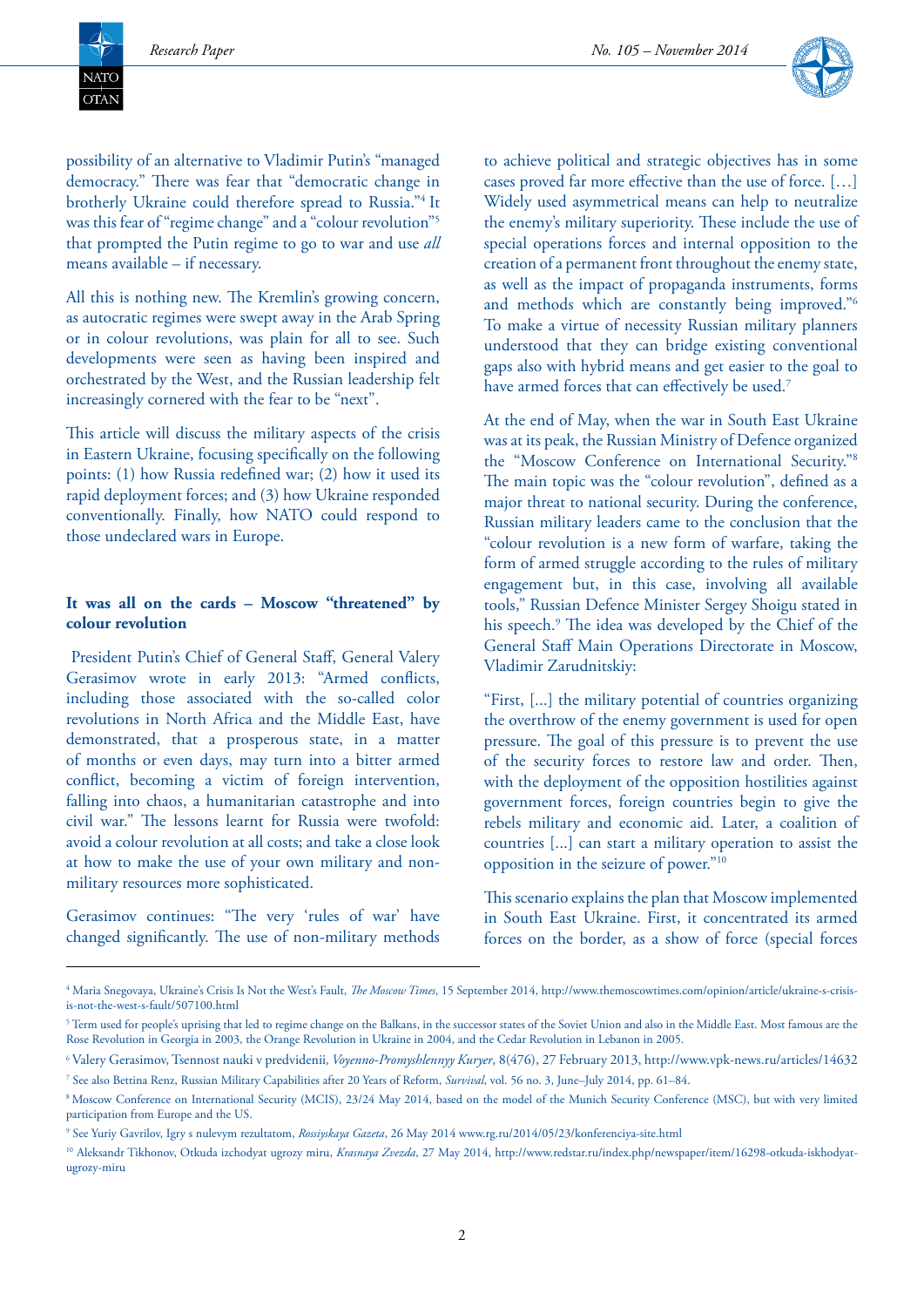



might have crossed the borders at a fairly early stage, though). Then it began to support the separatists, sending armaments and trainers to the conflict area. Finally, Russia invaded directly but covertly. In this context, the annexation of Crimea and the war in Eastern Ukraine can be considered as a kind of "counter-colour revolution."

#### **Russia's hybrid methods**

Russia's recent behaviour and actions are often referred to as "hybrid warfare". They have been an effective and sometimes surprising mix of military and non-military, conventional and irregular components, and can include all kinds of instruments such as cyber and information operations. None of the single components is new; it is the combination and orchestration of different actions that achieves a surprise effect and creates ambiguity, making an adequate reaction extremely difficult, especially for multinational organizations that operate on the principle of consensus.

The Russian approach seems to be based on the lessons learnt at various testing grounds, especially during and after its war with Georgia in 2008, where Russian armed forces won, though not very convincingly. This time Moscow used mainly special forces and its "soft power" such as propaganda and technical assistance.<sup>11</sup> Additional components, such as energy security and economic pressure, will come to the fore during the oncoming winter. However, the following five key aspects, which are interlinked and overlap, seem to be central to the current Russian approach:

## *1. "Po Zakonu" - In accordance with the law: actions with an appearance of legality*

Inside Russia: in March, the Russian Federation Council authorized the Russian President to use Russian armed forces in Ukraine; in asking Parliament to revoke this decision in June, Putin created a façade of legality that was irrelevant to the de facto (and undeclared) use of the Russian military in Ukraine. Officially, Russia is not a party to the conflict. In addition, several laws and regulations have been introduced or simplified, in order to facilitate Crimea's (or any territory's) integration into the Russian Federation and the recognition of new Russian citizens.12

In Crimea: the so-called referendum did not meet international standards - it was carried through very quickly, with unidentified military forces on the street and a total absence of credible international oversight. The results were nevertheless as intended, making it possible to counter accusations that Moscow has broken international law by picturing the take-over of the region as "the will of the people in Crimea."

In Eastern Ukraine: consistent with earlier observations that Russian passports had been freely distributed in Abkhazia, South Ossetia and Transnistria, journalists reported that applications for Russian passports in Eastern Ukraine were being encouraged with food packages.<sup>13</sup> This increases the number of Russian citizens that have to be protected.

#### *2. Military show of force and readiness: snap inspections*

On 26 February 2014, in the midst of the Maidan clashes, Russia started bringing troops and equipment on a large scale to the Russian Western Military District, close to the Ukrainian border, for a so-called snap inspection and an unannounced large-scale military exercise.<sup>14</sup> A build-up of 30,000-40,000 Russian troops at the border with Ukraine, according to NATO's Supreme Allied Commander Europe (SACEUR), General Philip Breedlove, left no doubt about Russia's readiness to invade Ukraine "if necessary". A few weeks later, Russia conducted another snap inspection in the Central Military District, involving more than 65,000 troops, 177 planes, 56 helicopters, and 5,500 vehicles and armoured vehicles. Military units in full formation were ready for deployment within 72 hours.<sup>15</sup>

<sup>&</sup>lt;sup>11</sup> For instance, when the power supply in Luhansk was shot down, Russian teams came to "repair" it by connecting the city to Russian systems and create facts. See Sabine Adler reporting from Eastern Ukraine for Deutschlandfunk, 8 September 2014, http://ondemand-mp3.dradio.de/file/dradio/2014/09/08/dlf\_20140908\_0715\_ c1740ed1.mp3

<sup>&</sup>lt;sup>12</sup> This can also be seen as a Russian lesson learnt from the independence of Abkhazia and South Ossetia, where Russia has earned the obligation to feed the newborn "independent" states (especially in the case of South Ossetia) and has not been able to obtain recognition of their independence even by Russia's closest allies (with the exception of Nicaragua, Venezuela and Nauru).

<sup>13</sup> Sabine Adler reporting from Eastern Ukraine for Deutschlandfunk, 8 September 2014, http://ondemand-mp3.dradio.de/file/dradio/2014/09/08/dlf\_20140908\_0715\_ c1740ed1.mp3

<sup>&</sup>lt;sup>14</sup> Ordered by the Commander in Chief, the Russian president.

<sup>15</sup> Working meeting with Defence Minister Sergey Shoigu, 2 July 2014, http://eng.kremlin.ru/news/22590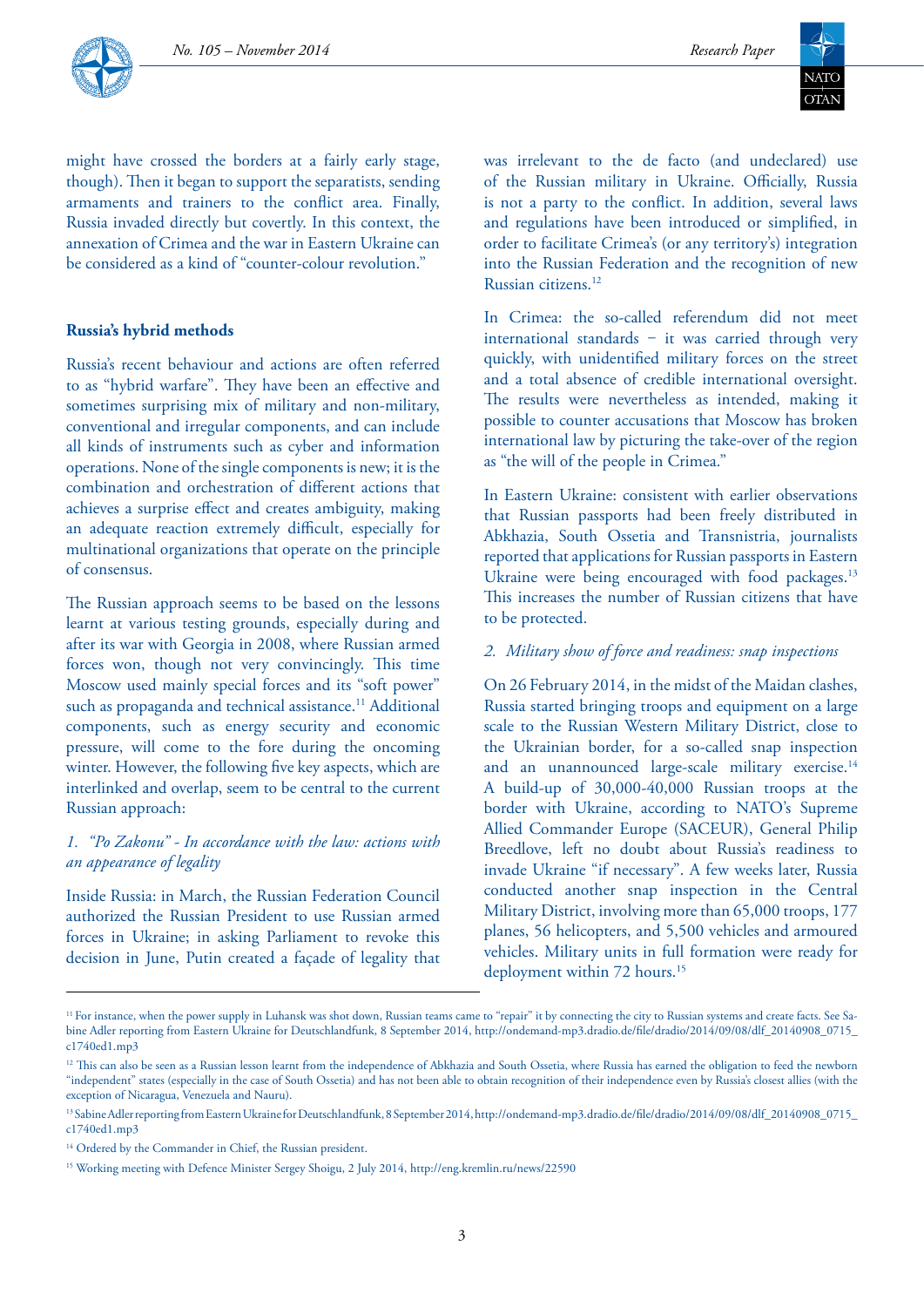NATC **OTAN** 



Snap inspections, formerly used during the Soviet period, were reintroduced in 2013 and have been carried out eight times since then. They are hardly effective in terms of any actual improvement in military capacity, but are giving the Kremlin the opportunity to flex its muscles again and prepare a military intervention in its neighbourhood, wherever and whenever needed. This is a long way from the idea of using the armed forces as a last resort: here, their use is seen as the continuation of policy by other means. Having armed forces continually ready for deployment in this way is contrary to the many international efforts to make security more predictable by means of arms reduction regimes.

To avoid inviting foreign observers as required by the Vienna Document, and to have a completely free hand, the Russian Minister of Defence announced that Russian troops were engaged in "intensive combat training" according to a schedule of spring and summer exercises. Ostensibly, each unit "individually" pursues its own learning activities, which may include moving more than 500 kilometres to unfamiliar testing grounds. Russian officials insisted that no joint manoeuvres were being performed, and that the number of participants in each exercise thus remained within the limits specified by the Vienna Document, which does not make specific provision for this kind of "combat training". Consequently, Russia was not obliged to invite any observers. Officially, Moscow did not even recognize the existence of the military build-up along the border.<sup>16</sup>

#### *3. Putin's masked ball: "little green men"*

The "little green men" (or "polite people", as Putin prefers to put it) are Russian special forces in their familiar green apparel, acting as "local security forces", without national or other identification tags.17 Although this phenomenon has been in the news only recently, it is actually nothing new. A long-standing practice of the Spetsnaz, the Special Forces, it was also a feature of the Chechen war in 1994.

In Crimea, the presence of these unidentified special forces was a means of psychological warfare. Would these gunmen answer questions politely, or shoot immediately? Against the military backdrop of the large-scale snap inspection, the little green men set the scene locally: a show of force, the readiness to use violence, with an unclear level of ambition, and zero political responsibility. The last point made the difference, as the Russian leadership stuck to a narrative according to which the snap inspections were a "normal" instrument to enhance combat readiness; and the "little green men" had nothing to do with Russia, as they were "local defence forces". One month later, Putin mentioned in another interview that "of course, the Russian servicemen did back the Crimean self-defence forces. They acted in a civil, but decisive and professional manner."18 They proved to be a precise instrument: the "little green men" captured the Crimean Verkhovnaya Rada and as a result, a presiding group of the parliament voted for the referendum on independence, whereas this motion had not been passed in full session the day before.<sup>19</sup>

Even the open question whether the appearance of "little green men" was a violation of the Geneva Conventions demonstrates the intended ambiguity. As the show of military force was enough to take Crimea, the situation did not get to the point where the Geneva Conventions would even come into play.20

#### *4. Taking advantage of local tensions and local militias*

The technique was to team up and support local Russian minorities in venting their dissatisfaction with the local political leadership, before moving on to covert militarization of these movements. For the outside world, this is labelled "protecting Russians abroad". With a content Russian minority, loyal to the Ukrainian

<sup>&</sup>lt;sup>16</sup>This scenario had already been "tested" in Russia's ZAPAD 13 exercise. Analysis of photos and videos posted on social networks, as well as reports of the Ukrainian and Russian press, suggests that some elite units sent their battalion tactical groups for "training" in the border region with Ukraine - for instance, the 4th Guards Tank Division (Kantemirovskaya) and the 2nd Guards Motorized Rifle Division (Taman) from Moscow, the 76th Guards Air Assault Division, the 31st Guards Air Assault Brigade, the 106th Guards Air Assault Division, and the 23rd Motorized Rifle Brigade 25. Following the capture of Russian troops in late August, this list should be completed with the 98th Airborne Division and the 18th Motorized Rifle Brigade. See http://www.vedomosti.ru/newspaper/article/653491/koncentraciyabez-gruppirovki

<sup>&</sup>lt;sup>17</sup> The phenomenon produces strange effects. See Tom Balmforth, Russia mulls special day to recognize its 'polite people', 4 October 2014, http://www.rferl.org/content/russia-ukraine-crimea-little-green-men-polite-people/26620327.html

<sup>18</sup> Direct Line with Vladimir Putin, April 17, 2014, http://eng.kremlin.ru/news/7034

<sup>19</sup> Aleksandr Golts, The forth conquest of Crimea, *Pro et Contra*, Volume 18, Issue 3-4, May-August 2014, http://carnegie.ru/proetcontra/?fa=56758

<sup>&</sup>lt;sup>20</sup> David B. Rivkin Jr. and Lee A. Casey see a violation of the Geneva Conventions in their article "The Outlow Vladimir Putin", *The Wall Street Journal*, 10 April 2014; others sources see a farce, as Russian soldiers were easy to identify, but no violation. See for instance Alberto Riva, Why Putin's use of unmarked troops did not violate the Geneva Convention, *International Business Times*, 5 March 2014, http://www.businessinsider.com/alberto-riva-putin-did-not-violate-geneva-convention-2014-3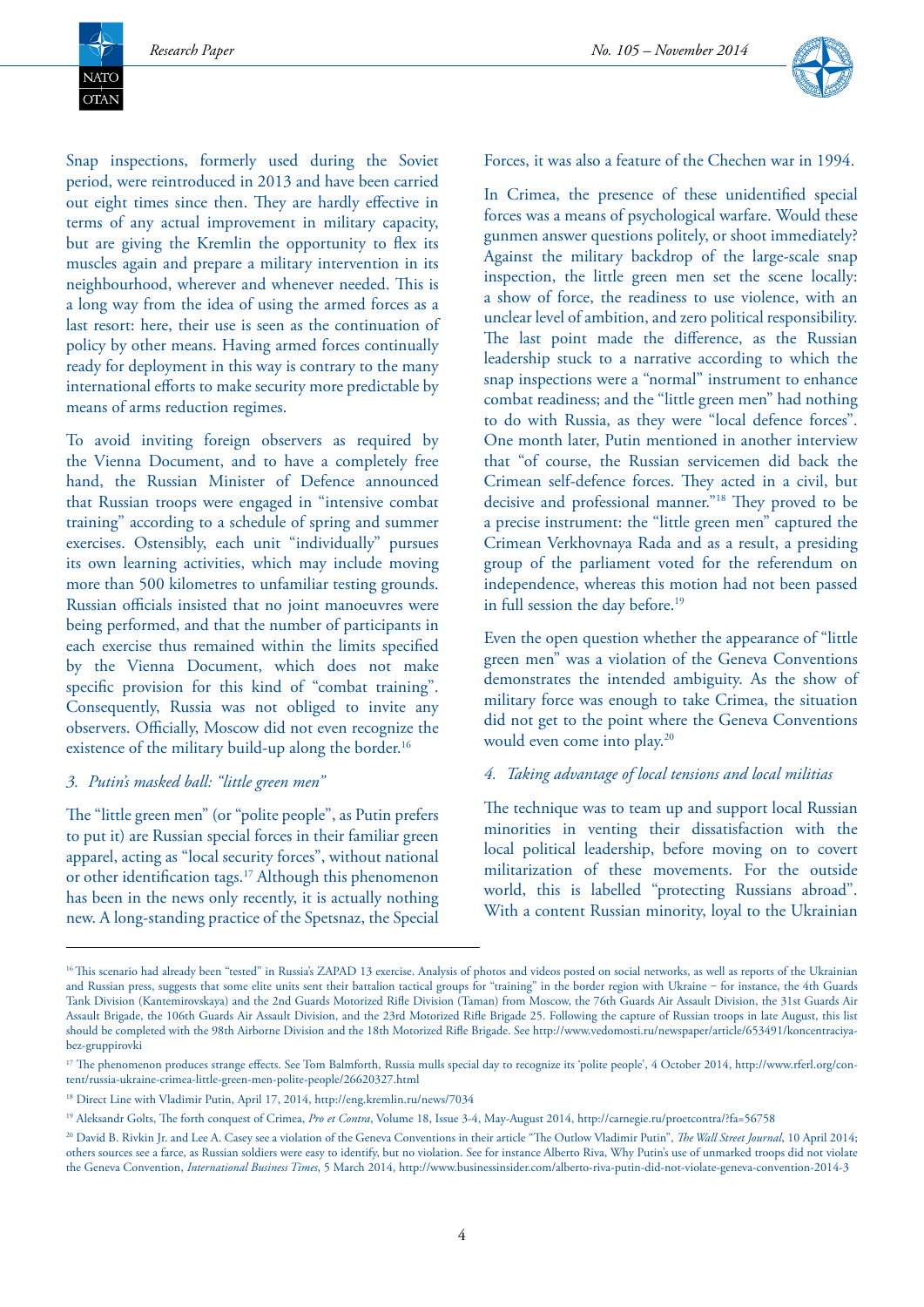

government, Russian activity in Ukraine would have been doomed to failure.

For Ukraine, fighting the Russian-backed separatists poses many problems. The war in Eastern Ukraine is combination of actions by paramilitary groups and the regular army. The transition from guerrilla warfare to classic military operations was actually rare in the course of previous proxy wars during the Cold War, for obvious reasons. Both sides preferred to avoid a direct military confrontation. However, there are precedents in other theatres. South Africa provided support to the UNITA forces during the civil war in Angola, in 1970-1980. Whenever the rebels were defeated by government troops, units of the South African regular army crossed the border into Namibia, in order to save the proxy forces.

Almost the same has happened in Eastern Ukraine. In the first stages of the operation in the Donetsk and Luhansk regions, Russian special forces acted as trainers and experts in the use of sophisticated military hardware. However, when the Ukrainian military began to push back the separatists, threatening to cut off the border with Russia, Moscow covertly sent Russian troops across the border to give direct military support to the separatists. The Russian troops fought as battalion tactical groups deployed from four airborne divisions, located in the area, together with the 18th Army Brigade (a total of no more than three or four thousand soldiers). The superiority of the Russian troops was evident; however, the offensive against Mariupol in August 2014 was stopped. Most likely, the Russian government did not want to dispel the illusion of non-participation in the war. However, the escalation of operations had already reached a level where it no longer made any sense to deny the participation of Russia. The number of their casualties had inevitably grown. This forced Moscow to adapt its narrative.

#### *5. Propaganda or simply imprudent lies?*

In May 2014, Russian President Putin awarded medals to about 300 journalists, cameramen and technicians who were involved in reporting events in Crimea. All were working for state media outlets. The group also included the head of the Russian consumer organization responsible for the shutting down of unwanted websites. The Kremlin is fully aware of the important role of media like the Russia Today TV channel, social media and internet portals, as well as PR campaigns worldwide. All of these were extensively used to prepare the ground for action in Crimea and Eastern Ukraine. The full fledged disinformation campaign included multiple components.

Targeted and systematic disinformation took different forms, like labelling the Maidan movement as "fascist" to awaken memories of the Soviet fight against Nazi Germany. Russian Foreign Minister Lavrov, for example, spoke about "Nazis, who continue to march in Kyiv and other Ukrainian cities."21 In the same vein, Kyiv's military campaign was described as war against the Ukrainian people. Putin even compared Ukrainian military action to that of the German troops blockading Leningrad: "The Ukrainian army has surrounded small towns and big cities and is firing directly at residential areas in order to destroy infrastructure and crush the will to resist and so on. Sad as it is to say, this reminds me of the events of World War II, when the Nazi troops surrounded our towns, in particular Leningrad […] and fired directly on the towns and their people."22 The Russian accusation that Ukrainian armed forces were not only keeping specifically residential areas in Eastern Ukraine under heavy fire but also knocking out economic infrastructure is not borne out by data on the output of Eastern Ukrainian industry. For example the production of coal in the region declined by merely 13.3 percent compared to the same period in 2013 – even in July 2014, in the midst of the fighting, 2.4 million tons of coal were produced.<sup>23</sup>

Plausible denial: To cover up their real aims and actions, Russian officials offered strange explanations to the world public. Some sound bizarre, such as the Russian president stating on 4 March 2014 that the unidentified troops in Crimea were not Russian soldiers, since the green

<sup>21</sup> U Kremlya mogut byt dva plana po Ukraine, *Nezavisimaya gazeta*, 21 October 2014, http://www.ng.ru/editorial/2014-10-21/2\_red.html

<sup>&</sup>lt;sup>22</sup> See interview at the Russian youth camp "Seliger 2014", 29 August 2014, http://www.kremlin.ru/news/46507. See too, on YouTube and RuTube, videos of mortar attacks on the Ukrainian armed forces under US command and the resulting casualties (see, for example, http://rutube.ru/video/a736d2f5bd67b7018d0a-37f5790eed52/). The way Moscow has exploited collective memories of World War II (from the fascism narrative to the humiliation of Ukrainian prisoners being paraded through the centre of Donetsk on Ukrainian Independence Day, with the streets cleaned after them) would deserve and require an own analysis. Especially as the Kremlin extends this narrative beyond the Ukraine crisis. Vladimir Putin mentioned in an interview in Serbia "the open manifestations of neo-Nazism that have already become commonplace in Latvia and other Baltic states". See Putin: Nazi virus 'vaccine' losing effect in Europe, 15 October 2014, http://rt.com/politics/ official-word/196284-ukraine-putin-nazi-europe/

<sup>23</sup> See Christian Neef, Putins Lügen, *Spiegel online*, 2 September 2014, http://www.spiegel.de/politik/ausland/wladimir-putin-wie-russlands-praesident-in-der-ukrainekrise-luegt-a-989247.html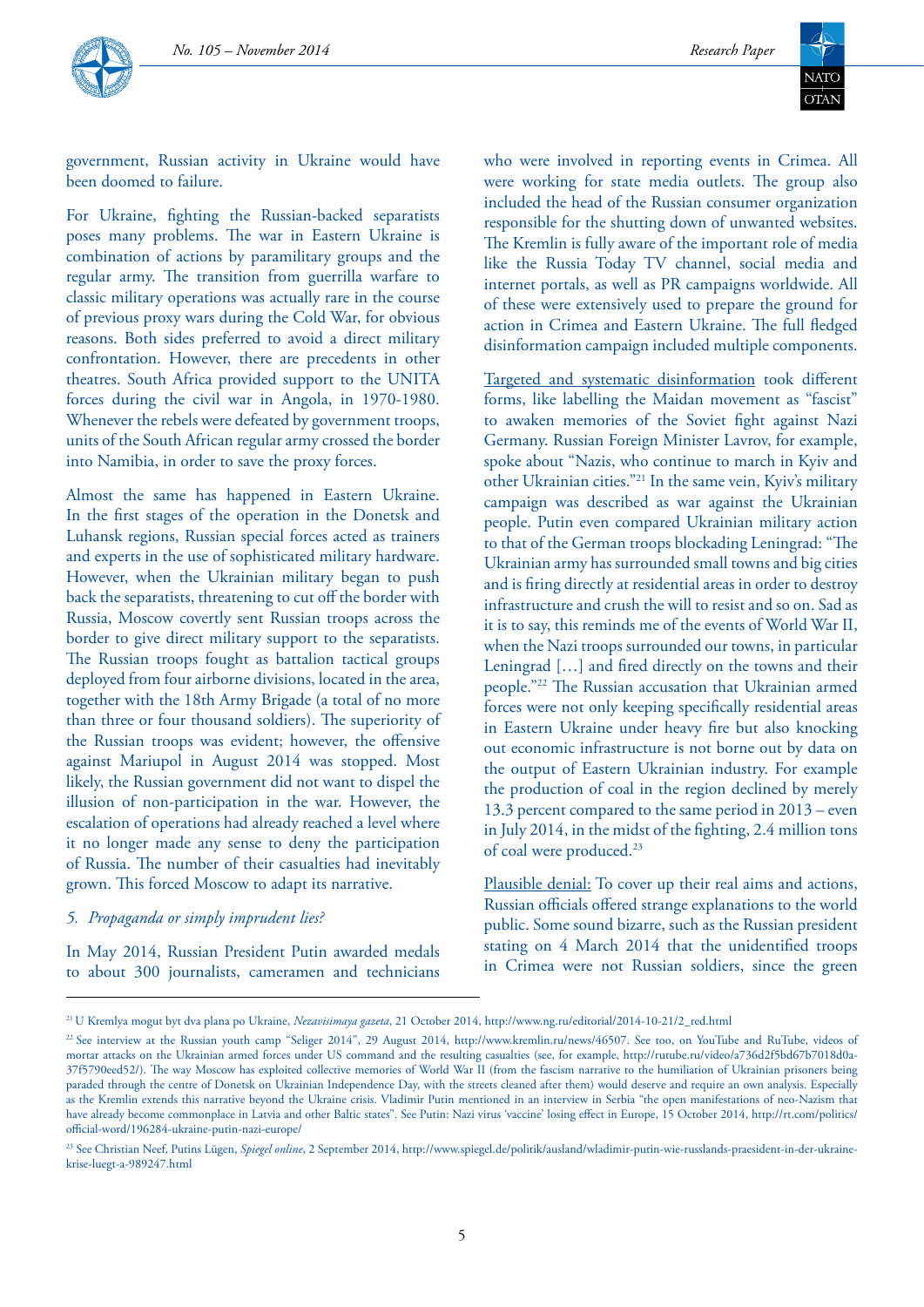

uniforms they were wearing could be purchased in any second-hand-shop.<sup>24</sup>

Russia denied its involvement in the fighting in Eastern Ukraine, even in the face of growing evidence to the contrary. In the beginning, one explanation was that Russian soldiers turned up in Eastern Ukraine by mistake. When a group of Russian paratroopers was arrested close to the Ukrainian city of Mariupol, the Russian news stated that "they patrolled the border and got lost." After the battle for Donetsk Airport on 26 May,<sup>25</sup> with the first reports of Russian casualties and burials of paratroopers, the official narrative changed. Reportedly Russian servicemen were now "volunteers" following their convictions to fight for freedom. These volunteers were fighting in Ukraine, without their commander's or unit's knowledge, "during their vacation."26 Soldiers also reported that they were taken to the Ukrainian border and offered the choice between fighting there, after signing an application for leave, or de-facto deserting.<sup>27</sup> If Russian servicemen then did not come home safely from their "vacation", Russian authorities needed more time to adjust the narrative.

The families of Russian soldiers who were listed as missing or killed in action were pressured to stick to the "vacation narrative", for example by deleting postings on the Facebook site "Gruz 200."28 When the number of casualties grew, Russian TV channels even reported the burials and there was local media coverage. For example, in early September the local state TV channel reported the funeral with military honours of 28-year old paratrooper Anatoliy Travkin, who died in action in Donbass, where he had gone while "officially on leave."29 The emphasis turned to the heroic idealism that brought

Russian soldiers to fight "fascism" (again).<sup>30</sup>

The pro-Russian rebels also stuck to this version, as it emphasized their own narrative of a fight for ideals and for freedom. Pro-Russian separatist leader and "prime minister of the DNP", Aleksandr Zakharchenko, said in an interview that 3,000-4,000 Russian servicemen were fighting Ukrainian troops alongside his units: "Among us are serving soldiers, who would rather take their vacation not on a beach but with us, among brothers, who are fighting for their freedom."31

The humanitarian narrative: When the Ukrainian army seemed to be regaining territory occupied by the separatists, the Kremlin changed tack by projecting itself as the defender of humanitarian issues. Daily news about Russian humanitarian aid convoys, Russian calls for escape corridors for civilians and encircled Ukrainian military, was beefed up with pictures of the "protesting Russian minority" (actually, in many cases, Russian citizens being taken by bus to Ukraine as "tourists"). Another example was the queue at the Ukrainian-Polish border showing Ukrainians purportedly trying to escape fascism and move to safety in Russia. The propaganda machinery was pulling out all the stops.

At the UN, Russian ambassador Churkin highlighted the humanitarian challenges throughout the conflict;<sup>32</sup> Russia sent convoys with humanitarian aid into Eastern Ukraine and demanded humanitarian corridors for refugees and Ukrainian soldiers. In a discussion with young teachers, Vladimir Putin mentioned with compassion the difficult situation of Ukrainian soldiers lost on Russian territory and receiving treatment in Russian hospitals: "I saw in the news reports above all, and also from the reports of

<sup>&</sup>lt;sup>24</sup> See http://eng.kremlin.ru/news/6763

<sup>25</sup> Mariya Turchenkova, Gruz 200. Continuation, *Novaya Gazeta*, 2 June 2014, http://www.novayagazeta.ru/politics/63873.html

<sup>&</sup>lt;sup>26</sup>Before going on leave, a soldier is obliged to write a report, in which he has to point out the exact address of where he intends to spend this holiday. Commanders have to approve the report, before the leave is confirmed.

<sup>27</sup> Birgit Virnich, Russland: Mütter suchen ihre gefallenen Soldaten, *ARD Weltspiegel*, 7 September 2014, http://www.daserste.de/information/politik-weltgeschehen/ weltspiegel/videos/russland-muetter-suchen-ihre-gefallenen-soldaten-100.html; Andrew Higgins and Michael A. Gordon, Putin Talks to Ukrainian Leader as Videos Show Captured Russian Soldiers, *The New York Times*, 26 August 2014, http://www.nytimes.com/2014/08/27/world/europe/ukraine.html

<sup>&</sup>lt;sup>28</sup> "Gruz 200" is the Russian Armed Forces code for casualties brought home in zinc coffins. After the activist Yelena Vasilyeva created a Facebook page under this name, where information is shared about Russian soldiers fighting in Ukraine, the code became a synonym for Russian servicemen dying in the fight against Ukrainian forces. The TV channel "Dozhd" maintains a list of missing/captured and killed Russian soldiers, http://tvrain.ru/soldat/

<sup>29</sup> V Kostrome prostilis s desantnikom Anatoliyem Travkinym, kotoryy pogib v boju na vostoke Ukrainy, 4 September 2014, http://www.1tv.ru/news/social/266969 30 Rossiyskiye i inostrannyye dobrovolcy v Donbasse: My priyekhali zashchishchat mir ot fashizma, 4 September 2014, http://russian.rt.com/article/48536

<sup>31</sup> Interview on the Rossia 24 TV channel, 28 August 2014, http://www.vesti.ru/videos?vid=onair; http://www.telegraph.co.uk/news/worldnews/europe/germany/ angela-merkel/11060559/Serving-Russian-soldiers-on-leave-fighting-Ukrainian-troops-alongside-rebels-pro-Russian-separatist-leader-says.html

<sup>&</sup>lt;sup>32</sup> See, for instance, Igor Rozin, Vitaly Churkin: Crisis in Ukraine may lead to humanitarian catastrophe, *Russia Beyond the Headlines*, July 4, 2014, http://rbth.com/international/2014/07/04/vitaly\_churkin\_crisis\_in\_ukraine\_may\_lead\_to\_humanitarian\_catas\_37941.html or Churkin to UN: Don't children in East Ukraine deserve safety?, 8 August 2014, http://rt.com/news/179112-un-russia-ukraine-children/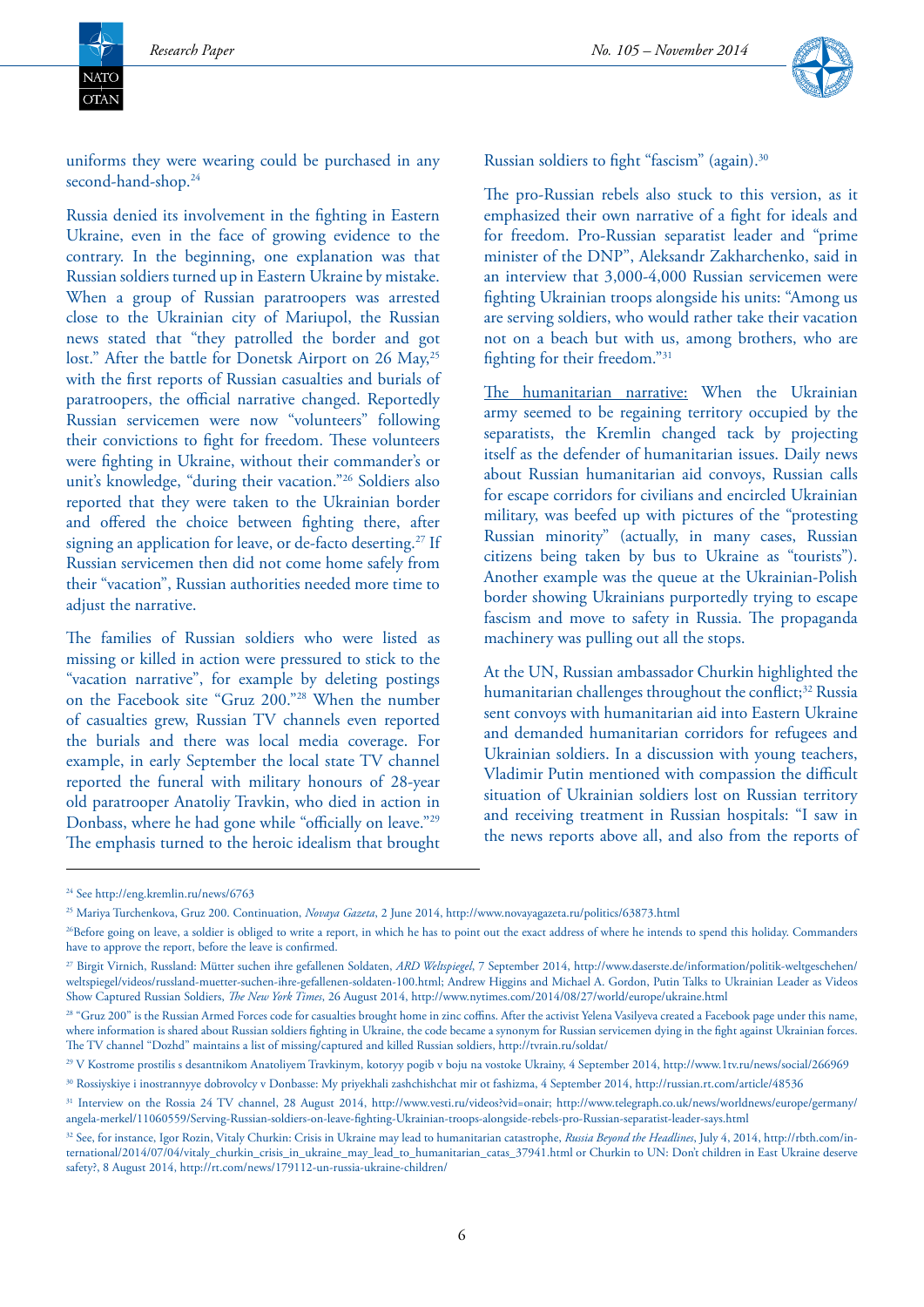



our special services what is happening. I saw the reactions of mothers and wives of these Ukrainian servicemen who are surrounded. This is a tragedy for them too. This was why I appealed to the Donbass militia to open a humanitarian corridor so that people could leave. Many of them have been there for several days without food or water. They have run out of ammunition. They should be given the chance to leave."33

Last but not least, the Investigative Committee of the Russian Federation, under the authority of the President, started enquiries on the grounds that "unidentified persons from the top political and military leadership of Ukraine, the Armed Forces of Ukraine, the National Guard of Ukraine and the right wing have given orders to kill solely Russian-speaking citizens living in the Luhansk and Donetsk republics, violating the Convention of 1948 on the Prevention and Punishment of the Crime of Genocide and other international legal acts condemning genocide."34 While there have been reports of atrocities on the Ukrainian side, it is nevertheless suspicious to rely on a covert belligerent to verify them.<sup>35</sup>

Novorossiya – How branding helps to realize an agenda: With Russia's true ambitions still unclear, the controversial concept of "Novorossiya" ("New Russia") emerged. "Novorossiya" was proclaimed on 24 May 2014, one day before the presidential elections, by the "people's governor" Pavel Gubarev. The "People's Republic of Donetsk and Luhansk" announced the independence of the new state "Novorossiya", comprising Donetsk, Luhansk, Dnipropetrovsk, Zaporizhia, Odesa, Mykolaiv, Kharkiv and Kherson – quite patently a land connection to Crimea.

On 17 April 2014, Putin explained in his already mentioned "direct link" interview that this region was historically not part of Ukraine. He had already used the term "Novorossiya", meaning Eastern Ukraine. At the end of August, Putin made an appeal to the Novorossiya militia, highlighting their success against Ukrainian

violence and calling for humanitarian corridors for the Ukrainian services, "giving them the opportunity to leave the combat area unimpeded and reunite with their families, to return them to their mothers, wives and children."36 The term, indicating the amputation of no less than a third of Ukrainian territory, was evidently to be a lasting fixture.

Only with effective media exposure was it possible for the Russian leadership to develop and maintain its narrative nationally and, most importantly, worldwide. Within Russia, the few independent TV channels such as TV Dozhd were marginalized and are accessible only via internet. One of the most important differences from the war with Georgia in 2008 was that, in 2014, the Kremlin was able to make effective international use of the "Russia Today" (RT) TV channel. While comparable international channels in the US or Europe are faced with financial cuts and shrinking ratings, RT is still on the rise - even overtaking BBC World News and CNN on some parameters.37 The German news magazine *Der Spiegel* has even called RT "the [Russian] Ministry of Media Defence."38 In the current conflict in Ukraine, the channel has played exactly this role, not only representing a pro-Kremlin line but also working with targeted disinformation.

In an interview in 2013, RT editor-in-chief Margarita Simonyan made clear that objectivity was never her goal. RT was set up in 2005 to send a specific message. In her view, information and media are also weapons: "In peacetime an international channel will not be absolutely necessary. But in war times it can be crucial. […] An army is also not set up a week before the war begins."39

It was also RT's mission to prevent an image disaster for Russia comparable to the 2008 war with Georgia, when the media focused predominantly on the destruction caused by Russian armed forces. Simonyan is therefore right, when she says that "if 2008 happened today, the media images would be different."40

<sup>33</sup> Putin, during his visit to the Seliger 2014 National Youth Forum, http://eng.kremlin.ru/news/22864

<sup>34</sup> See website of the Russian Investigative Committee, 29 September 2014, http://sledcom.ru/actual/417477/

<sup>35</sup> See the reports of Human Rights Watch at http://www.hrw.org/europecentral-asia/ukraine

<sup>36</sup> President of Russia Vladimir Putin addressed Novorossiya militia, 29 August 2014, http://eng.kremlin.ru/news/22863

<sup>37</sup>See Gemma Pörzgen, "Soft Power" und Imagepflege aus Moskau, *Osteuropa* 1/2014, pp. 63-88, here p. 66.

<sup>38</sup> Benjamin Bidder, Putin's Weapon in the War of Images, *Spiegel online,*13 August 2013, http://www.spiegel.de/international/business/putin-fights-war-of-images-andpropaganda-with-russia-today-channel-a-916162.html

<sup>39</sup> Tina Kandelaki, "Ne sobirayus delat vid, chto ja obyektivnaya", Interview with Margarita Simonyan, 7 March 2013, http://lenta.ru/articles/2013/03/07/simonyan  $40$  Ibid.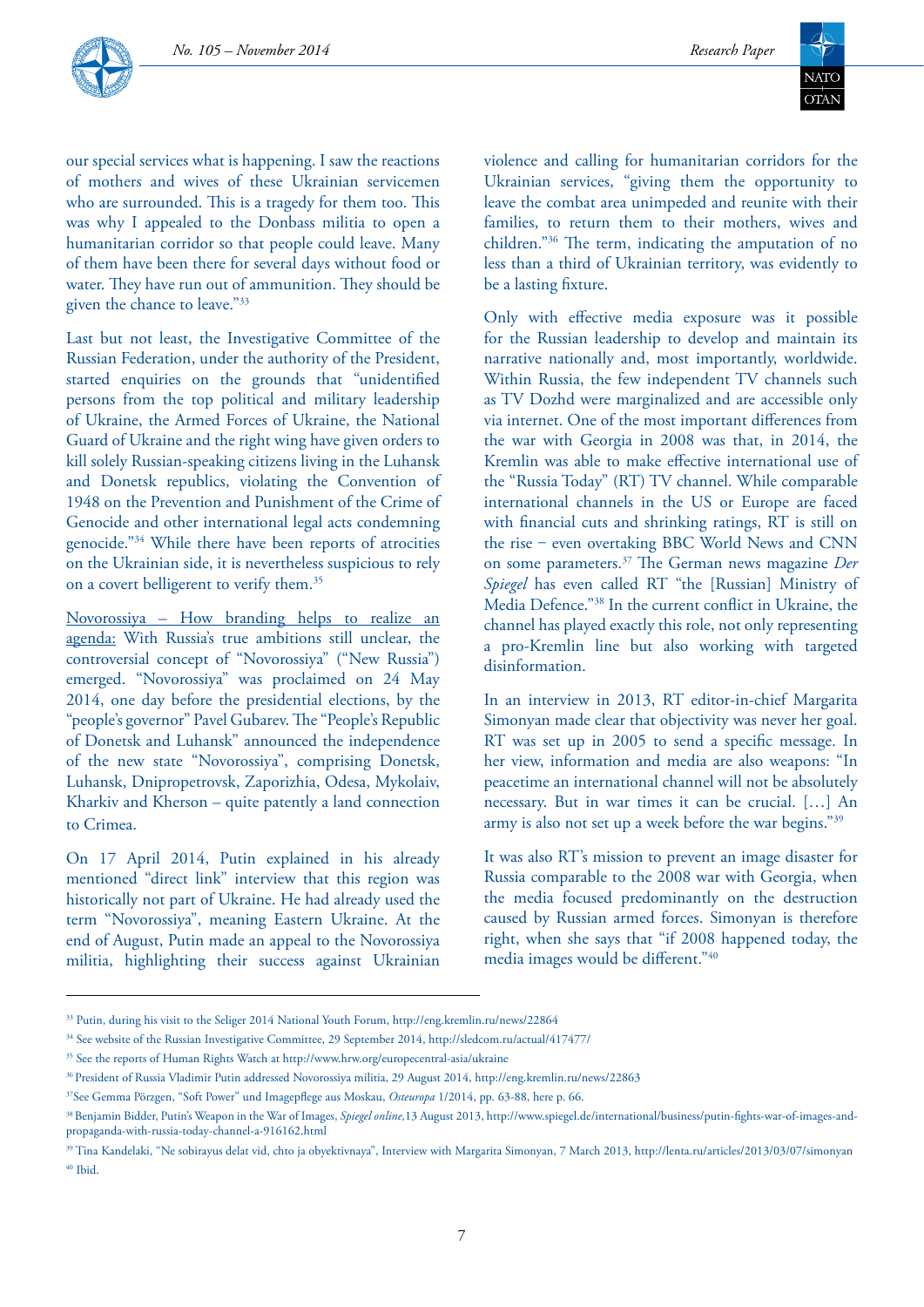

Not only would the images be different, but so would the actual use of military resources. This time Russian regular armed forces were used only to create the right backdrop or, at most, to support local militias. The main players were specialized units, present in Crimea as "little green men."

### **The course of the war in Eastern Ukraine – limitations of Russian capabilities**

In Eastern Ukraine, the most likely reason the "Crimean script" was not repeated was the limited level of Russian capabilities. The Kremlin did not have the necessary troops available to occupy the Luhansk and Donetsk regions. It is important to note that *all elite units* of the Russian army had already been used. The most important result of the military reform, which took place from 2008 to 2012, was the discontinuation of mass mobilization of reservists. Instead, the emphasis would be on forming 15-20 units of professional soldiers capable of operating within a few hours of receiving orders. This ability for rapid deployment was demonstrated during the Crimean stage of the operations in Ukraine, and again during the invasion of the Donbas region. Russia presumably kept its forces in permanent readiness close to the border, exchanging one battalion tactical group with another from the same division or brigade.

The Kremlin began in 2013 to set up a pool of rapid deployment forces, in order to be able to intervene in its neighborhood. These well equipped, well trained, modern forces consist of Airborne Forces (four divisions, five brigades), Marines (four brigades, eight separate regiments), GRU Intelligence Special Forces (GRU spetsnaz) brigades, three or four elite Ground Forces units, as well as air and naval support. The defence ministry planned that, in the coming years, all these units would be made up of professionals.<sup>41</sup> On this basis, the Airborne Forces count already up to 20 battalions. There is every reason to believe that the 30,000-40,000 troops transferred in February to the south-eastern border of Ukraine are the backbone of these rapid deployment forces.

While the existing pool of these forces is sufficient to deal with the current situation in Eastern Ukraine, they have reached their military limits. It was relatively simple to cut Crimea off from the rest of Ukraine by controlling the highway and railway through the Isthmus of Perekop, but the Donetsk and Luhansk regions cannot be dealt with in the same way. Here, Russian troops would have to establish "state" borders where they have never existed. Hundreds of roads linking the area with the rest of Ukraine would have to be cut off. Something like this cannot be done in a secret operation, or even a covert invasion, but would require the establishment of traditional checkpoints on all reasonably important lines of communication and the ability to prevent troops arriving from the rest of Ukraine. Even if the Kremlin has indeed been able to concentrate about 40,000 troops on Ukraine's borders, more than twice that number would be needed for an occupation.

Ironically, Russian strategists seem to have created these rapid deployment forces along the lines recommended by former US Chairman of the Joint Chiefs of Staff Colin Powell: they must be able to secure a quick victory and then withdraw immediately. Such an approach lends itself to containing the Taliban within Afghanistan, beating any attempts to break into the territory of the Central Asian states; but these troops are neither sufficient nor particularly well suited for the occupation of several regions in Ukraine.

#### **Kyiv did not get far with a toolbox full of old tools**

With hybrid warfare techniques, own deficits can be compensated. At the same time these techniques allow optimal exploitation of the opponents' vulnerabilities. Ukraine under President Janukovych was fragile, fragmented, corrupt and on the whole badly governed, offering an easy target for Russia's hybrid tactics. Kyiv's military answer to the separatists and the Russian invasion was desperate, and might have made matters even worse.

After the Russian annexation of Crimea, the Ukrainian leadership was under increased pressure to take action and avoid losing any more territory. In early April 2014, they decided to carry out an "anti-terrorist operation," using the regular army against the Moscow-backed warlords. This was Kyiv's main military and political mistake. Few (if any) armed forces in the world could win a war like this against paramilitaries, waging urban warfare, hiding

<sup>41</sup> Aleksandr Golts, The forth conquest of Crimea, *Pro et Contra*, Volume 18, Issue 3-4, May-August 2014, http://carnegie.ru/proetcontra/?fa=56758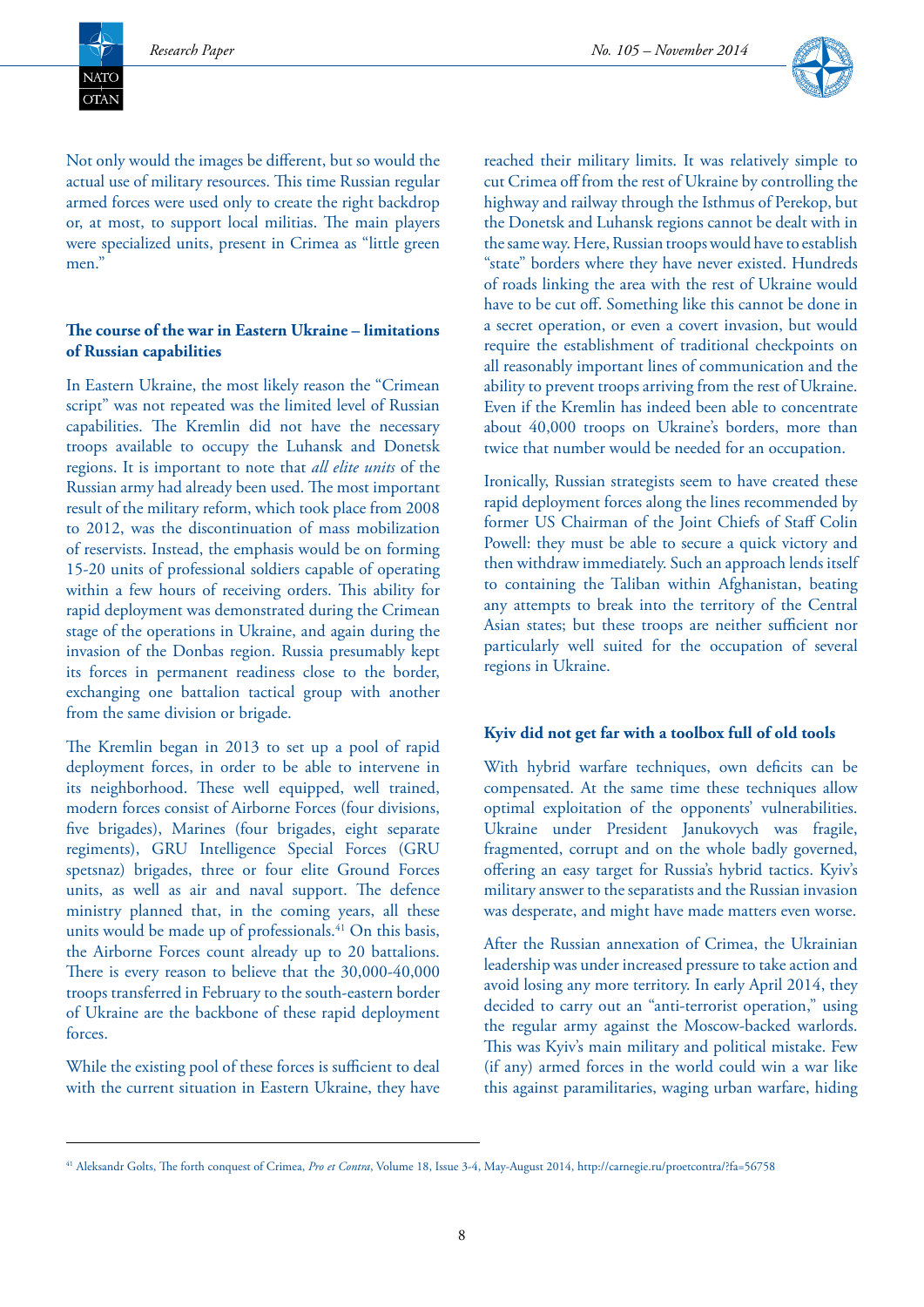

in the cities and actually turning the inhabitants into a human shield. The task would have required special forces prepared for combat in urban areas, not regular forces, who would not be able to make effective use of armoured vehicles, artillery or air strikes. Ukrainian regular forces were in a critical condition and had to deal with several major crises in rapid succession: Maidan, the Russian annexation of Crimea, and subsequent unrest in the south-eastern regions escalating into an armed rebellion. The army had been seriously underfinanced for twenty years, and dramatic troop reductions were not countered by systematic reconstruction and transition. In the fall of 2013, President Yanukovych agreed to another sharp reduction in troop numbers and a transition to a fully professional army. The Ukrainian units deployed were thus made up mostly of conscripts in their final months of service.

Explaining to the Verkhovna Rada why it was not possible to organize military resistance to the seizure of the Crimea, acting Defence Minister Ihor Tenyukh painted a bleak picture of the state of the Ukrainian army: the total number of ground forces was 41,000 men, with combatready units totalling 20,000 men on paper but actually reaching no more than 6,000.<sup>42</sup>

The situation then worsened. The authorities delayed the demobilization of conscripts who had been called up for military service in the spring of last year. The Ministry of Defence set up a partial mobilization for more than 90% of the available resources. In Kyiv, only every tenth reservist was mobilized voluntarily, according to Military Commissioner Vladimir Kidon. The armed forces were in a critical condition and also the Ukrainian oligarchs refused further support.<sup>43</sup> The plight of the armed forces is described by Maksim Muzyka, a parliamentarian from the new pro-European party "United Ukraine", who supports the "Narodnyy Tyl" ("People's replenishment") organization for bringing supplies to soldiers in Eastern

Ukraine. He estimates that "only ten percent of the Ukrainian armed forces' needs in terms of equipment, protective clothing, medicines and meals are covered by the government. Sixty percent of supplies come from donations that are brought by volunteers to the soldiers, and the men have to buy the remaining thirty percent themselves."44 A senior Ukrainian advisor to the NATO Liaison Office in Kyiv describes the dilemma when he was called up to fight in Eastern Ukraine, of whether he should spend privately two thousand US dollars for the necessary military equipment or to bribe his way out of the army: "It's impossible for the average family to equip their sons and brothers for war."45

Further rounds of mobilization are under way, but such efforts are completely anachronistic and inappropriate for operations in Eastern Ukraine. Reservists, who have not touched any military equipment for years, even decades, have no place there. They would be in danger and also represent a danger to others. They would have no chance of standing up to local militias or making appropriate use of technological superiority on the ground and, most importantly, in the air. They would probably even damage relations with the local population.46

It is no surprise that, during the entire operation, the morale of Ukrainian soldiers was very low; many of them surrendered and tried to escape. Exceptions were volunteer battalions, formally commanded by the Ministry of the Interior's National Guard, with good morale but a low level of training.

On the Ukrainian side, a total of almost 50,000 men were involved. All units and formations comprised military reservists, fighting alongside the newly created volunteer units of the National Guard, the special units of the Security Services and the Ministry of the Interior, other troops and a number of volunteer militias, created under the auspices of the Ministry of the Interior.<sup>47</sup> Efficient command and control under such circumstances is

<sup>42</sup> Aleksey Nikolskiy*,* Ukraina ne boyets, *Vedomosti*, 12 March 2014.

<sup>43</sup> Gundarov Vladimir, U Kiyeva zakanchivayutsya mobilizatsionnyye resursy, *Nezavisimaya gazeta*, 4 July 2014.

<sup>44</sup> Andreas Schenk, Versorgung der ukrainischen Armee ist ein Fiasko, 19 September 2014, http://www.ostpol.de

<sup>45</sup> Aleksandr Lapko, Ukraine's enemy within, *The International New York Times*, 8 October 2014.

<sup>&</sup>lt;sup>46</sup> All of this could be observed in 1990, when the Soviet leadership tried to use reservists in the suppression of riots in Baku. It is no coincidence that Russian generals also rejected the idea of mobilization even in the most pressing situations, for instance when Chechen rebels broke into Dagestan in 1999.

<sup>47</sup> The fact that Kyiv used the judicial police's special Griffin unit highlights the military command's serious lack of human resources. An important role in fighting was played by volunteer formations, not subordinate to the state. These make up the Azov Battalion (with only one company formalized as a Ministry of the Interior unit). The battalion is made up of activists from the Social-National Assembly, Patriot of Ukraine, Avtomaydan, Bratstvo and Organization of Ukrainian Nationalists (OUN) movements, as well as fans of the Dynamo football club.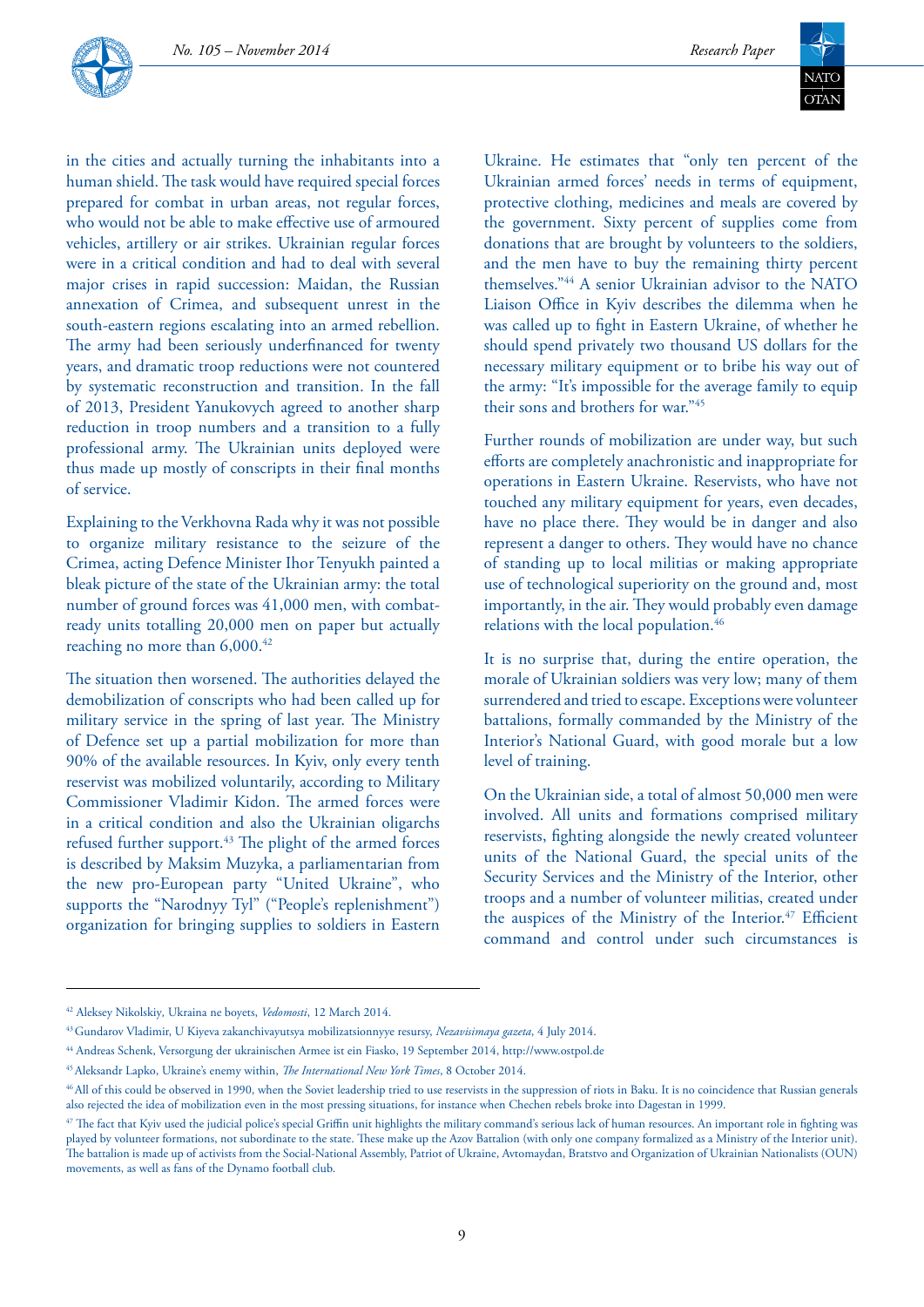NATC  $\overline{\text{OTAN}}$ 



illusory, as seen in the many divergences of opinion between the commanders of the armed forces and volunteer battalions.48

"The more Ukrainian army battalions or brigades are brought up, the more troops there are from the Russian Federation," Ukrainian President Poroshenko said in an interview. His admission that Ukraine lost 65 percent of its military hardware on the front line during fighting in the Donetsk and Luhansk regions gives a strong indication that there is no military solution to the conflict.<sup>49</sup> Military action has made it worse, creating deep resentment on both sides. For many people in Eastern Ukraine, staying in Ukraine now seems an impossible prospect.<sup>50</sup> The conflict in Eastern Ukraine will hardly lead to positive options for the region, but long term instability. Subsequently it pushes Ukraine "successfully" away from potential membership in the EU or NATO. And away from Russia. Russia may continue its destabilization of the Ukraine for the foreseeable future, but all possibilities of a closer political co-operation have been lost. Whatever will be left of Ukraine, will turn to the West.

#### **NATO and Russia: Seeing the future through the rear view mirror**

Russia's hybrid warfare in Ukraine demonstrated the new capabilities of the Russian armed forces, following the military reform launched in 2008: enhanced deployability (tactical and strategic airlift), a relatively high level of training, and professional forces. At the same time, however, it is clear that these rapid deployment units are not sufficient to carry out large-scale military operations like the occupation of two Ukrainian regions, though proving remarkably effective in the hybrid war scenario. They would still not pose a new direct military threat to the countries of the Alliance. Where military capabilities are not sufficient, the Kremlin is ready to bridge the gap with all non-military means available, hand tailored to

the vulnerabilities of the target.

At the same time, the Kremlin may be inspired by its success in Ukraine to repeat the venture in other post-Soviet states like Moldova or Kazakhstan. In addition, the fact that Russia owns the world's second-largest nuclear arsenal takes on new relevance under these circumstances. In the recent past the world relied on the rationality of Kremlin leaders, and believed that under no circumstances would they be prepared to "press the button."

Now the situation might have changed. Russia is becoming a lonely pariah, without real allies or sufficient conventional military capabilities to achieve its grown objectives. This means that the Kremlin might conceivably be ready to use its tactical nuclear resources, and it plans to fully renew its nuclear arsenal by 2020, according to Deputy Prime Minister Dmitry Rogozin.51

Even Belarus has distanced itself from its closest ally. President Lukashenko rejects the recognition of the republic of Donetsk and Luhansk and in an interview with Euronews he is hoisting his own petard: "Many say that Crimea was once unjustly given to Ukraine, that Crimea is a genuine Russian territory. It is an incorrect approach. Let's take a look back at the time of Khan Batyi, the time of the Mongol-Tatar Yoke. We would have to give virtually entire Russia, Western Europe, and Eastern Europe to Kazakhstan, Mongolia or someone else. Except for Belarus because they reached us somehow but left intact. There is no sense in going back to the past."52

The position of President Lukashenko confirms the quiet but growing unease that Russia's hybrid war cannot be deterred outside NATO territory. To this end, Russia's aggressiveness has strengthened solidarity within NATO as a military alliance: perception of its collective defence commitment has increased, underlining that today only the borders in Europe guaranteed by NATO are safe.<sup>53</sup>

NATO was not the trigger of the crisis in Ukraine, but the

<sup>48</sup> For example, Semen Semenchenko, commander of the "Donbass" volunteer battalion, complained that the Ukrainian military ignored his requests for support when his unit was encircled near Ilovaisk. See: http://south-west.net.ua/novost/konflikt-mezhdu-batalonami-dobrovolcev-i-armiei-shta/

<sup>49</sup> Poroshenko Says No Military Solution To Conflict, 22 September 2014, http://www.rferl.org/content/ukraine-poroshenko-truce-/26599248.html

<sup>50</sup> See Birgit Virnich, Ukraine: "Neues Russland" - Traum und Schrecken, *ARD Weltspiegel*, 28 September 2014, http://www.daserste.de/information/politik-weltgeschehen/weltspiegel/sendung/ndr/2014/ukraine-140.html

<sup>51</sup> Russia to fully renew nuclear forces by 2020, 22 September 2014, http://rt.com/politics/189604-russia-nuclear-2020-mistral/

<sup>52</sup> PLukashenko: Belarus is against the destruction of the Ukrainian state, 3 October 2014, http://eng.belta.by/all\_news/president/Lukashenko-Belarus-is-against-thedestruction-of-the-Ukrainian-state\_i\_76220.html

<sup>53</sup> Ulrich Speck, Russia's New Challenge to Europe, 17 April 2014, http://carnegieeurope.eu/2014/04/17/russia-s-new-challenge-to-europe/h8dy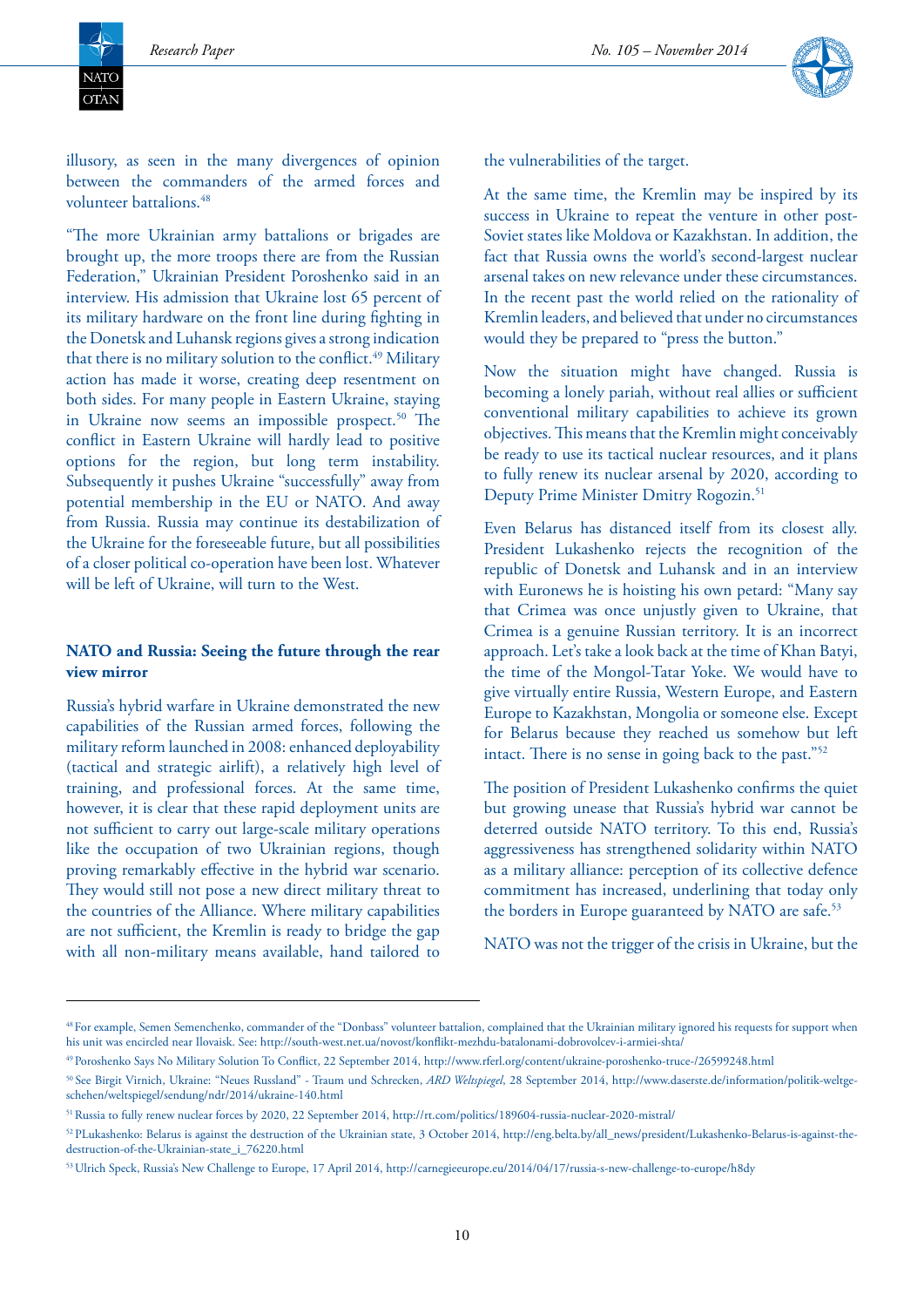

crisis quickly became a defining moment for the Alliance. It was clear from the very beginning of the Ukraine crisis in early 2014 that for NATO there is no military option vis-à-vis Ukraine/Crimea. First of all, Ukraine is not a member of the Alliance. Secondly, nobody wanted to wage an apparently anachronistic war against Russia. The challenge for the Alliance was to react adequately and at the same time to avoid returning to Cold War thinking, or to the action/reaction logic associated with that period. Thirdly, and most importantly, this war was undeclared. Russia's actions were deliberately placed beneath the radar. It was not a party in the war; its invasion of Eastern Ukraine was run by several thousand fully equipped servicemen officially spending their vacation in battles between Luhansk and Donetsk. The Russian hybrid model thus outflanked NATO's reaction patterns. The Alliance and its 28 nations have therefore remained bystanders during the war in Ukraine, though the conflict could clearly extend far beyond Ukraine and goes politically beyond Ukraine. The result, however, has proved paradoxical: Germany, for instance, delivered military equipment to the Iraqi Kurds in the Middle East but not to desperate Ukraine. Former Polish Foreign Minister Sikorski hit the nail on the head when he reportedly stated at NATO's Wales Summit that the Alliance had "given Ukraine every support short of help."54

Taking into account the diversity of Alliance members and the dramatic developments in Ukraine and the Middle East, the Alliance members demonstrated remarkable solidarity at the Wales Summit, agreeing on a number of important deliverables. Among these was the Readiness Action Plan (RAP), which is intended to ensure that NATO has the right forces and the right equipment, in the right place and at the right time.<sup>55</sup> In addition, the implementation of more than 40 military exercises in Eastern Europe in 2014 demonstrates that NATO nations are sending a clear signal not only to Allies and Partners in the region, but also to Russia.

NATO reacted in a cautious way to the Russian aggression. It did not follow an agenda of confrontation or "tabula rasa," but tried to keep dialogue channels open in order to ensure that balance could be restored in security. In other words: this approach is an attempt to give time to politics and diplomacy so that Russia can realize that its current politics will not be successful in the long run.

Russia's hybrid warfare cannot be answered by a military alliance alone. NATO can take care to have the right forces available, to overcome its political disagreements, and enhance the comprehensive approach with other international organizations such as the EU and the OSCE also in addressing hybrid threats;<sup>56</sup> main components of the Russian model are non-military and need to be addressed with economic and information campaigns which NATO does not and should not control. The nations, however, carry major responsibility to prepare and prevent becoming a target of Russia's hybrid methods mainly through good governance and, not to forget, appropriate minority rights.

NATO's SACEUR made clear that NATO Allies are aware of the questions raised by hybrid warfare and are ready to act, as was reported also in the Russian media. "Clearly we had great acceptance among the NATO allies that if you attribute this little green men issue to an aggressor nation, it was an Article 5 action, and it would mean all assets would come to bear," Breedlove said, referring to the Allies' collective defence doctrine."57 The Alliance has to prepare for this kind of undeclared war in Europe, including to clarify what could require it to invoke Article 5. It does not have to reinvent the wheel – discussions on emerging security challenges, including cyber defence and energy security, have been on the agenda for years. Optimization of information and intelligence sharing is also necessary, as well as streamlining of the decisionmaking process.

<sup>54</sup> The NATO member states US, UK, Canada, France, the Netherlands, Poland and Slovakia supplied Ukraine with "military and technical equipment", see Institute of World Policy, Kyiv, "Ukraine is not Alone. How the World Supports Ukrainians in Countering Russia's Aggression", *Policy Brief*, 15 September 2014, http://iwp. org.ua/eng/public/1242.html

<sup>55</sup> NATO's Readiness Action Plan (RAP) builds on the reassurance measures currently in place (inter alia, more than 40 military exercises to ensure a visible NATO presence in Eastern Europe) and adaptation measures such as an upgrade of the NATO Response Force (NRF), spearheaded by the Very High Readiness Joint Task Force (VJTF; Land, Air, Sea, Special Forces); enhanced intelligence gathering and sharing; updated defence plans; enhanced exercise and training programmes; and infrastructure upgrades to support deployment requirements.

<sup>56</sup> At NATO's Wales summit, for the first time NATO Foreign Ministers met with the EU High Representative for Foreign Affairs and Security Policy, the OSCE Chairman-in-Office and the Secretary General of the Council of Europe to discuss closer cooperation. See Summit Declaration, para. 100 ff, http://www.nato.int/cps/ en/natohq/official\_texts\_112964.htm

<sup>57</sup> Ria Novosti, 16 September 2014, http://en.ria.ru/military\_news/20140916/192977784/Breedlove-Hybrid-Warfare-in-NATO-Nations-Opens-Door-to-Invoke.html